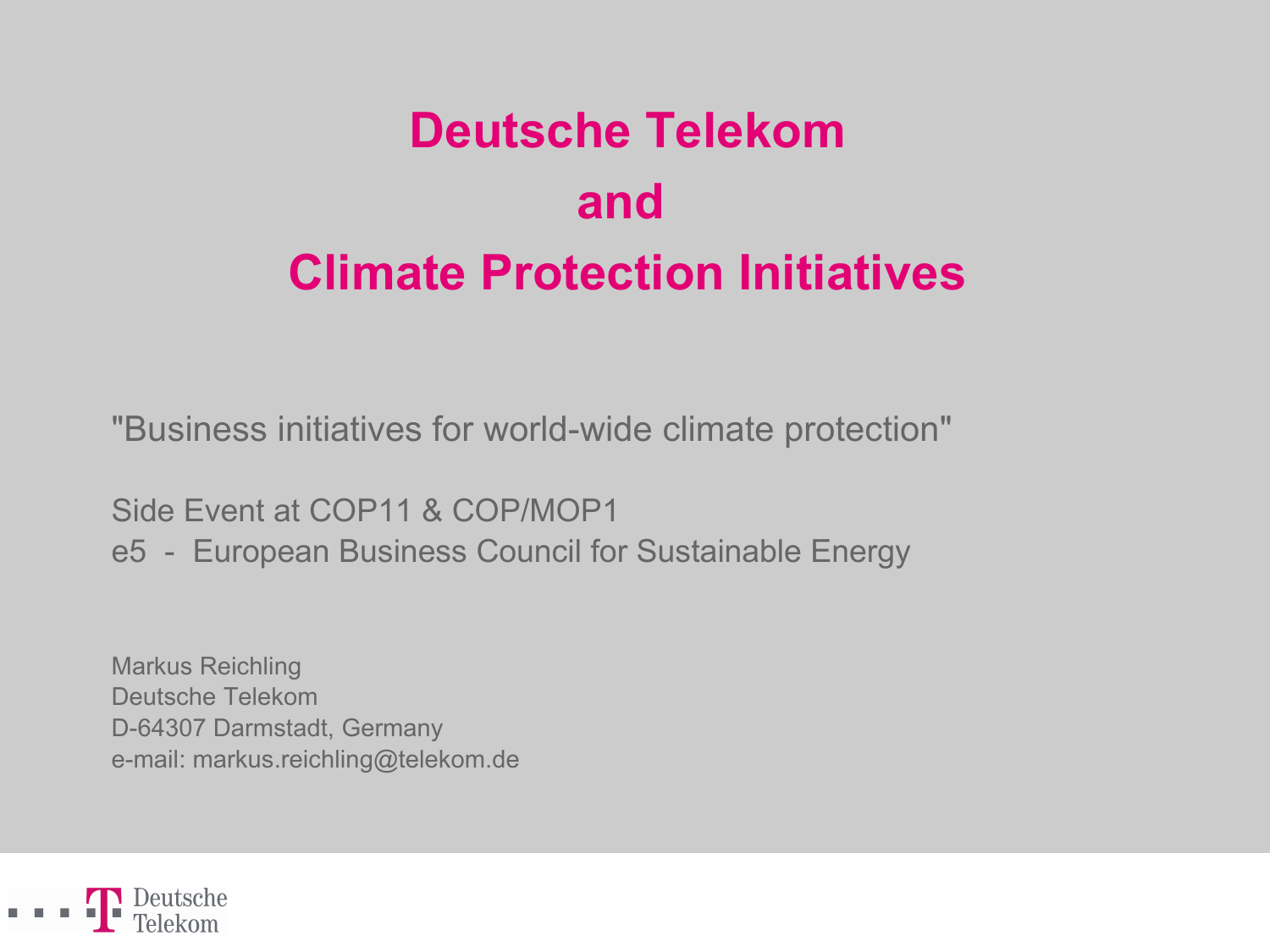# Deutsche Telekom at a glance.

… and why climate change is an important issue for us.

**Deutsche Telekom is one of the world's leading companies in the telecommunications sector.**

**By focusing on the three strategic growth areas of Broadband/Fixed Network, Business Customers and Mobile Communications, Deutsche Telekom is consistently aligning itself with the needs of its customers.**

**The Group commits itself to the philosophy of sustainability and pursues its business activities according to economic, social and ecological criteria.**

Deutsche

- **Annual revenue (2004): € 57.9 billion**
- **Represented worldwide in around 50 countries**
	- **Employees: around 170,000 (Germany); around 74,000 (abroad)**

## **Energy Consumption & CO2-Emissions in 2004**

|                     | <b>Electrical Power</b> |                           | <b>Total Power</b> |            |
|---------------------|-------------------------|---------------------------|--------------------|------------|
|                     |                         | CO2-equiv.                |                    | CO2-equiv. |
|                     | <b>GWh</b>              | t/a                       | <b>GWh</b>         | t/a        |
| Germany 2.973       |                         | 1.578.663 3.718           |                    | 1.763.423  |
| <b>Abroad 1.416</b> |                         | 1.037.928 1.813 1.145.118 |                    |            |

COP11 & COP/MOP1, Montreal, December 2005 Markus Reichling, Group Headquarters slide 2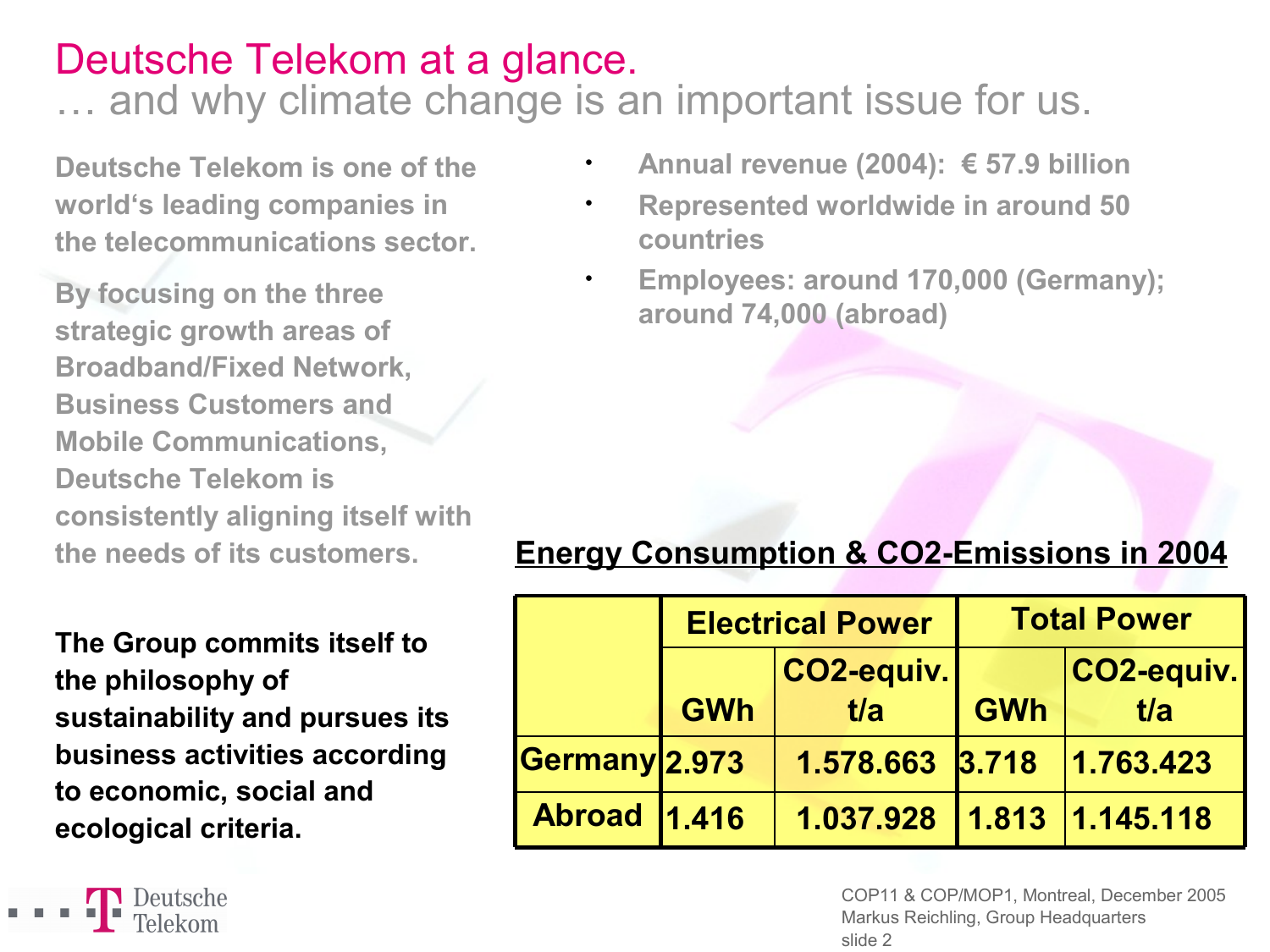## Business initiatives for climate protection. Where Deutsche Telekom plays an active role.

**For Deutsche Telekom, being member of a business initiative for climate protection means taking responsibility and being a proactive leader.**

### **So we do (or did), for instance, at the following initiatives:**

- **e5 - European Business Council for Sustainable Energy**
- **e-mission55 - Business for Climate (finished)**
- **Hesse-Tender - Initiative for the purchase of CO2 emission reductions** Pilot- and demonstration project to test tools of an emissions trading system  $(2001 - 2003)$
- **G***e***SI - Global** *e***-Sustainability Initiative**

An initiative of Information and Communications Technology (ICT) service providers and suppliers, with the support of UNEP and International Telecommunication Union. DT is head of the "Climate Change Working Group".

#### **For us, the most important "climate initiative" is**

- **to take responsibility for its own emissions and to raise credibility by appropriate climate protection measures**
- **to show other companies what they can do if they want to help slowing down global warming**

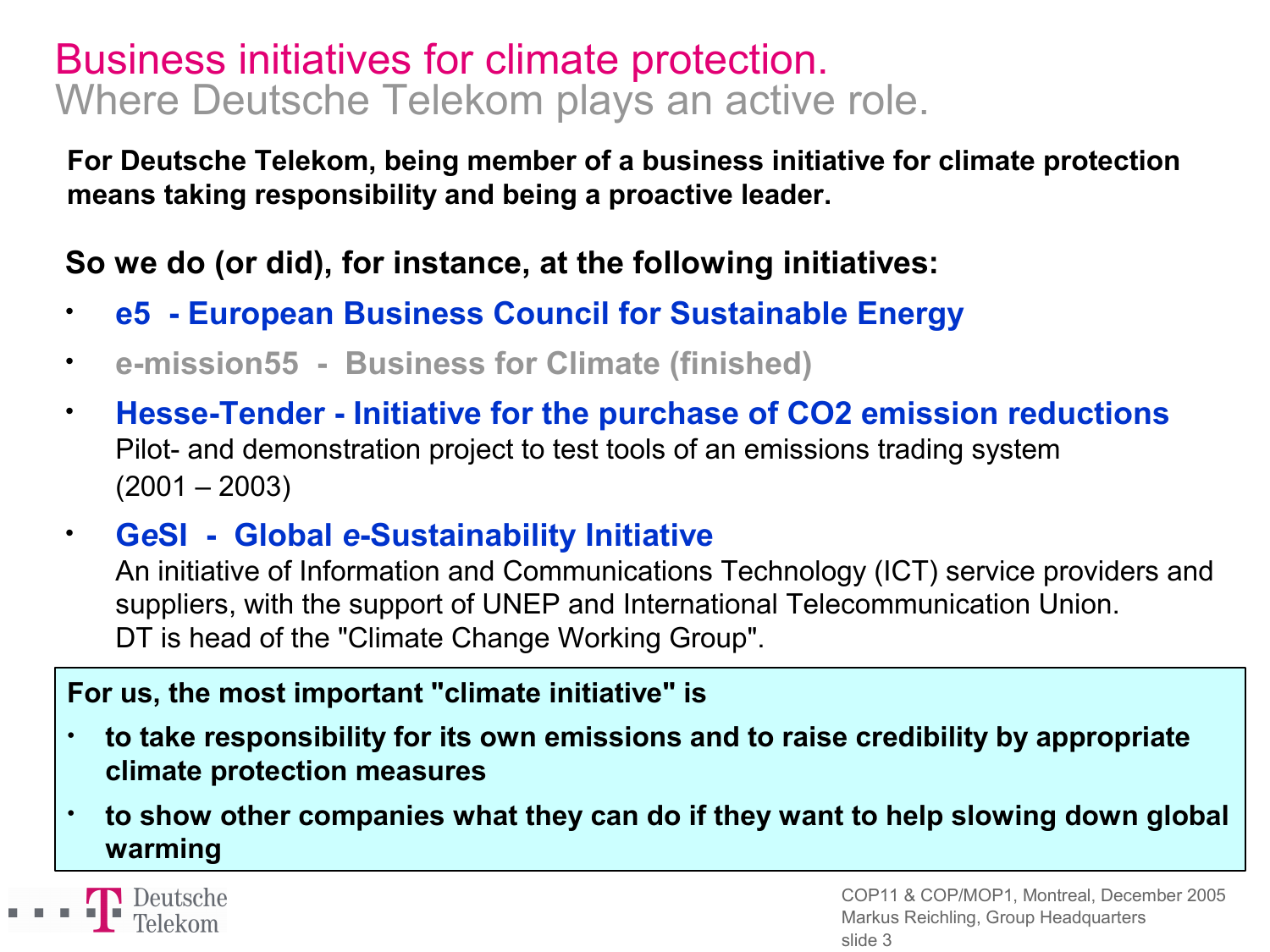## Deutsche Telekom's eight basic principles of climate protection. Some highlights.

- **We recognize the climate change caused by man, support the Kyoto Protocol, and will continue to make an active contribution towards climate protection as an early mover.**
- **We assume shared responsibility for the air pollutants incurred during the generation of electricity. For this reason, we aim to incorporate a rising proportion of regenerative energies into our electricity purchases.**



**To fulfill these basis principles of climate protection we agreed upon a group wide "climate protection concept" including the following key elements:**

• **Decarbonization of the energy supply** (energy purchases, fuel cells, regenerative energy sources)

#### • **Increasing efficiency**

(information and communication systems, emergency power supply and air conditioning, buildings, vehicle fleet)

Deutsche

• **…**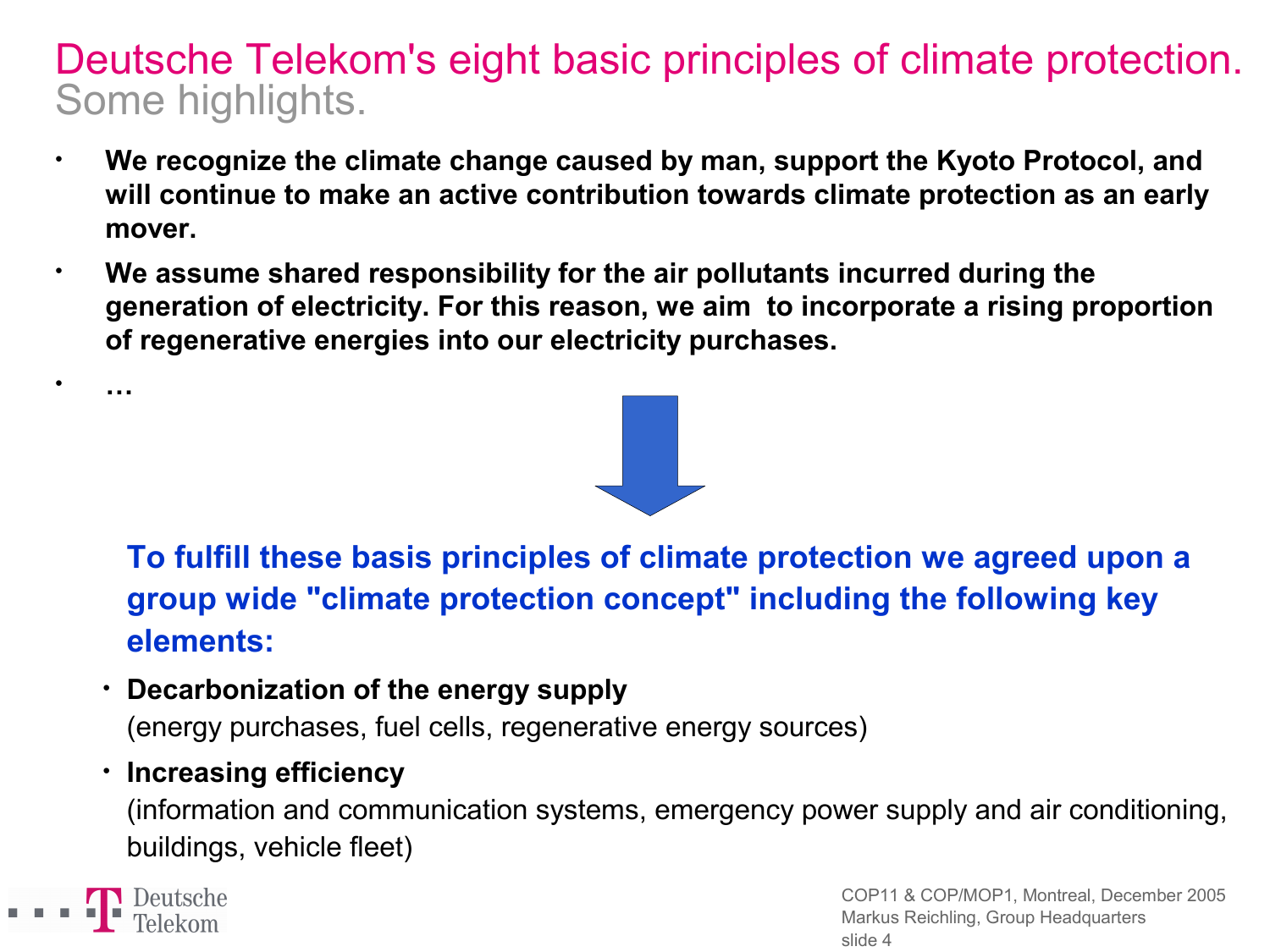## Decarbonization of the energy supply. Example: Specific purchase of electrical power.



slide 5